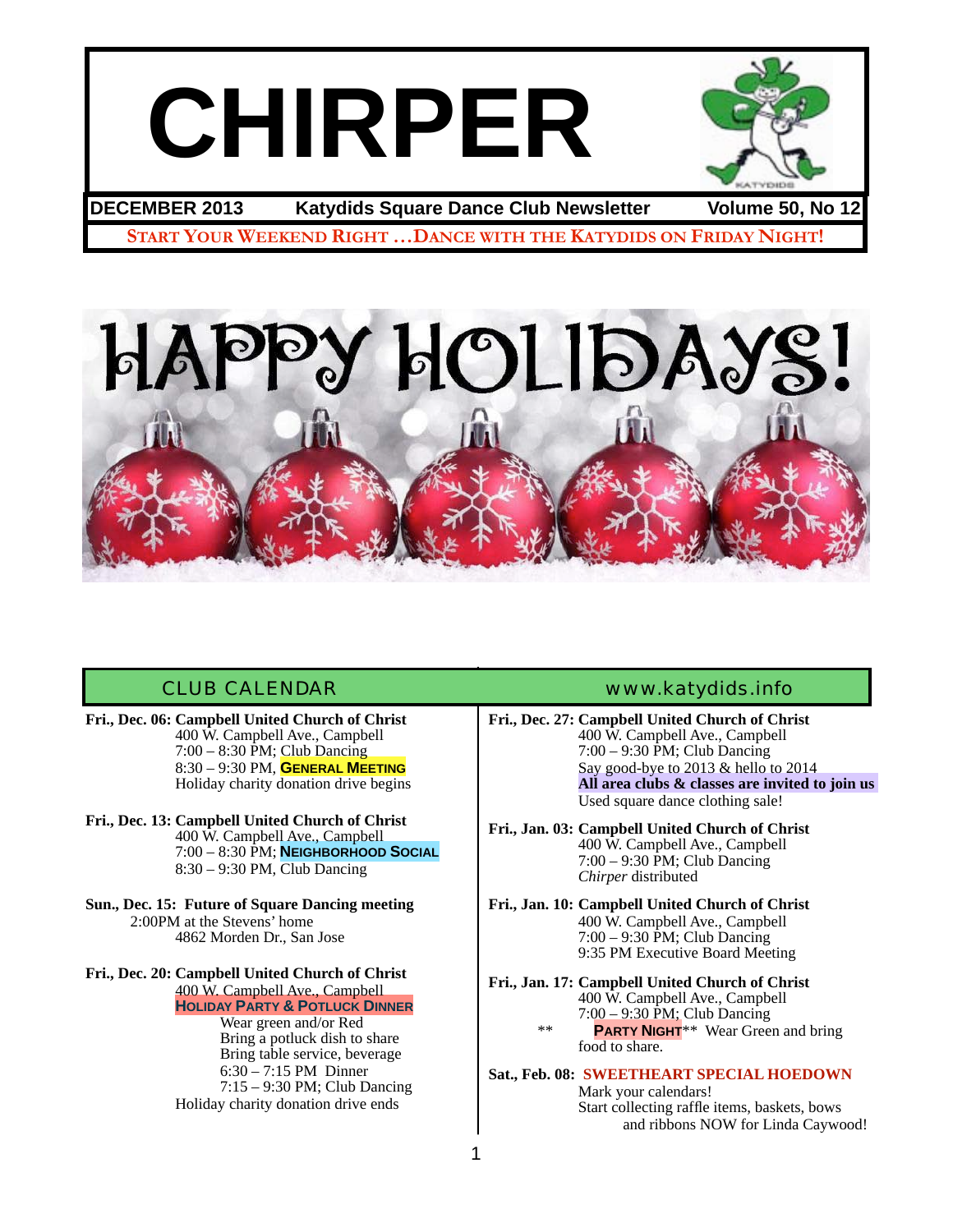#### SQUARE HEAD ASSIGNMENTS and DUTIES *Super Square Head Stephanie Stevens (408-871-9525)*

Dec. 06 .....Hastings / Stevens Dec, 13 .....Gray / Cosentino Dec. 20 .....Wilhelmsen Dec. 27 .....Smart / Krulee

Jan. 03 ......Angotti / Smith Jan. 10 ......Willey, P / Wies Jan. 17 ......Darknell Jan. 24 ......Grubb / Lehnhoff Jan. 31 ......Hebson

Feb. 07 .....De Lapp Feb. 14 .....Parson / Tillman Feb. 21 .....Clark, T & D Feb 28 .....Shaney

#### **Before the dance:**

- Notify the Super Square Head, Stephanie Stevens, 408-871-9525 of any needed changes to assigned dates.
- Purchase and bring 6 to 8 lbs ice for the water cooler.
- On scheduled night, the designated Square Heads should arrive by 6:30 PM. A Katydids member with a key will open the doors.
- Sweep floor as necessary and set up tables and chairs.
- Make ice water.
- Start hot water for tea and coffee.

#### **During Club dance:**

- Welcome everyone at the sign-in table.
- Collect a **\$5.00** donation from each guest and have them sign in. "Regular" guests sign the prepared sheet, new guests sign the guest book.
- In the green box, there is an envelope with petty cash for making change.
- Offer raffle tickets: 5 tickets for \$1.00.
- In the green box, there are envelopes for keeping track of money collected during the evening.
- Divide the raffle proceeds 50% to the Club, 50% to the winner.
- Check that water and cups do not run out.

#### **After the dance:**

- If Treasurer is not present, pass monies collected to any Executive Board Member.
- ALL MEMBERS: *Clean up!* Help pack up supplies and jugs and put into the Club cupboard.
- *Remove non-recyclable trash accidentally tossed into the designated recycle bins*. Take the trash bags out to the dumpster located in the side parking lot.
- Sweep or wet mop the floor as necessary.
- Note: Tables must go into the closet FIRST (remember the Caller's table, too), then the chair rack.
- Notify the Quarter Masters, **Gary or Sue De Lapp,**  408-446-1910 of any supplies needed.

#### UPCOMING SQUARE DANCE EVENTS

#### **Plus Level Dances**

- **Dec. 14: Ranchero Squares Plus Hoedown** Walters Jr. High, Fremont 7:30 – 8:00 PM: PreRounds: George Gardner 8:00 – 10:30 PM: Caller: Bob Baier
- **Dec. 31: Glass Slipper Ball; Rockin' Jokers** 8:30 - 9:00 PM: Rounds: Sue Harris 9:00 – Midnight: Caller Vic Ceder
- **Dec. 31: New Year's Eve Dance; Pleasanton Singles & Pairs** Caller: Dan Nordbye

#### **Jan. 4: Running Bear Hoedown; Krazy Dazys**

Sunnyvale Presbyterian Church 728 W. Fremont Ave., Sunnyvale 7:30 – 8:00 PM; Pre-Rounds: Sue Harris 8:00 – 10:30 PM; Caller: Eric Henerlau Running Bear Dance: Caller: **Jim Osborne**

#### **Jan. 17-19: Winter Festival**

Salinas Valley Fairgrounds ! ! 625 division St., King City Callers: Jerry Story, bob Baier, Tony Oxendine, Jet Roberts Cuers: Sharon & Casey Parker, Bob & Eileen Silvia

### **Jan. 29 - Feb. 1: Aloha State Square & Round Dance Festival**

Waikiki, Hawaii Callers: Buddy Weaver, Ken Bower Cuer: Chuck & Sandi Weiss Info: http://www.buddyweaver.com/hawaii.htm

**Jan. 31 - Feb. 2: Boots in Squares Swing Thru the Palms** Palm Springs Pavilion, 401 S. Pavilion Way Callers: Cliff Simpson, Darren Gallina, Charlie Robertson

## 'TIS THE SEASON TO BE AN ANGEL

#### **TUESDAYS:**

CPSD Class Instructor: Tork Clark Camden Community Center 3369 Union Ave., San Jose 6:30 – 8:30 PM

Castaways Class Instructor: Roger Smith & Rob Paull Resurrection Lutheran Church 2495 Cabrillo Ave., Santa Clara 7:00 – 9:30 PM

Sunnyvale Singles Class Instructor: Rich Reel Washington Park 840 W. Washington Ave., Sunnyvale 7:00 – 8:30 PM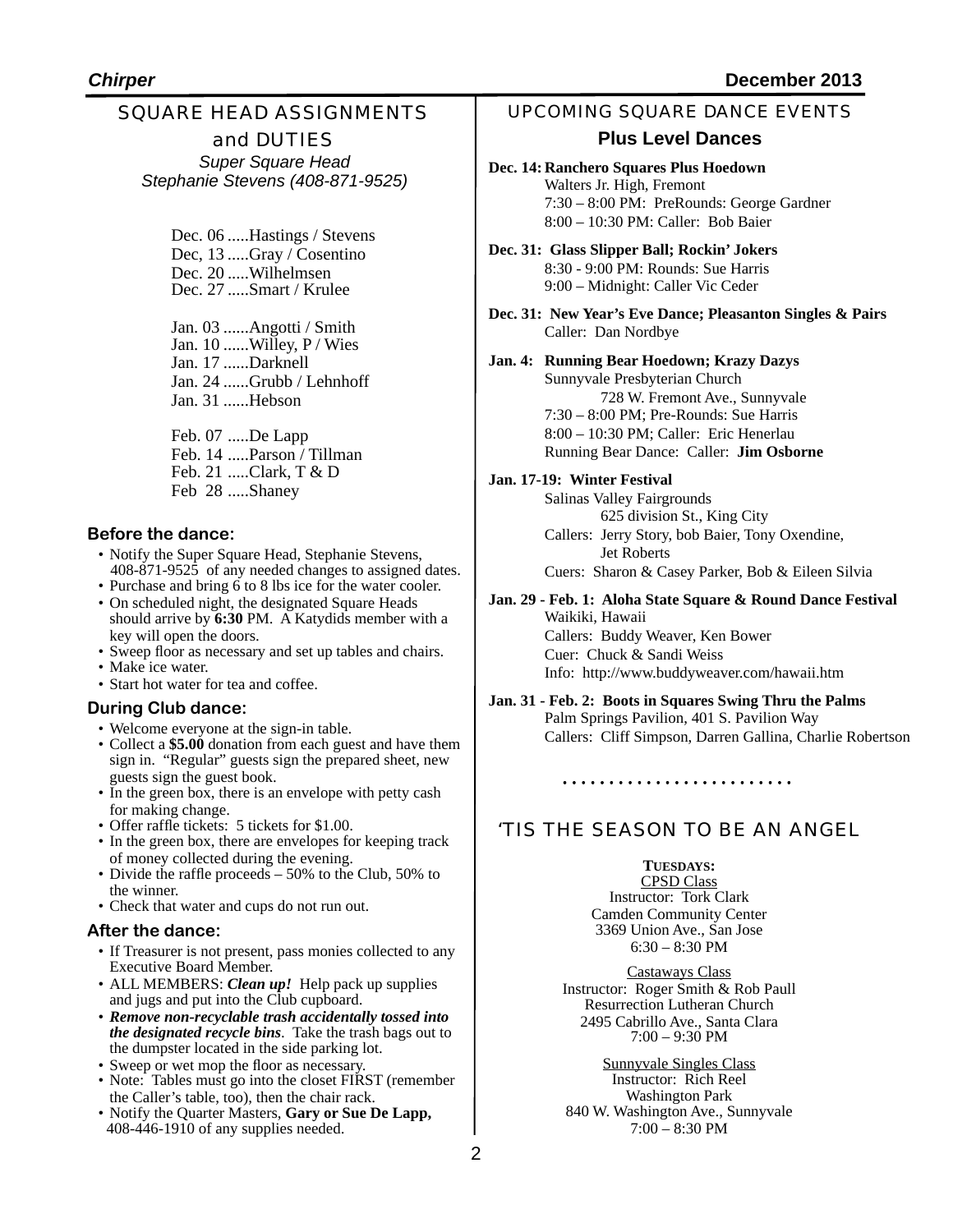#### THE PRESIDENT'S CORNER



We are dancing all four (4) Fridays this December! Because of the way Christmas and New Years Days occur mid-week, there are no conflicts with our host church's holiday functions.

Tonight, December 6<sup>th</sup>, we are having a General Meeting to discuss and hopefully approve a Newer Dancer Class to be run by Roger Smith and Val Paterson beginning in the latter part of January or February. We need the Club's approval for this function so be sure to make yourself available at our 8:30 PM break. You should have already seen informational emails regarding the meeting. I am hopeful that we can keep the discussion before the vote brief (so we can quickly get back to Club dancing).

Friday, December 13<sup>th</sup>, is the last of the scheduled public invited 'Barn Dances' or 'Neighborhood Socials'. I have been promoting non-dancer attendance through [www.neighborhood.com](http://www.neighborhood.com) in the area around Westgate Shopping Center and I hope you have been promoting them to your friends, family and associates using the available fliers or other means. Current beginner classes have certainly taken advantage of our FREE offering to dance with us during the previous 'Barn Dance' sessions and I have heard a lot of good comments coming from this group. I hope you have been having fun dancing with our guests during these sessions.

Friday, December  $20<sup>th</sup>$ , we will be starting the evening with a holiday potluck with the doors opening at 6:30pm at Nelson Hall. The Club will be providing a ham and you need to provide a dish to share, serving utensils, and place settings for your own use. Normal Club dancing should start about 7:15 (see the announcement elsewhere in this *Chirper*).

If you can drag yourself out of your overstuffed chair on Friday, December  $27<sup>th</sup>$ , after eating and imbibing too much, we would love to dance with you again that evening as we extend an open invitation to other clubs and classes in the area (all level dancing). Bring sweets or other offerings (finger food) to share with our guests and fellow Katydids and if you want to dress in holiday cheer and arrive in your new Tesla or

Maserati (remember Ertha Kitt singing "Santa, Baby"?), we won't discourage you!

So, until the next Chirper, let me be among the first to wish you good holiday cheer and high expectations for a happy new year!

Ho! Ho! Ho! (or Bah, Humbug! – Take your pick!)

 $\overrightarrow{S}$ 

### ANNUAL HOLIDAY CHARITY DRIVE

Each year during the holiday season the Katydids collect money to donate to a worthy charity. This year the Executive Board has approved a \$200 donation from the Club treasury to be given to the Church Food Pantry and will solicit donations from members who wish to also contribute for the next three weeks. This is an easy way to both say thank you to the church for allowing us to use Nelson Hall and to help those less fortunate in the community.

## From the SHS Raffle Chair, Linda Caywood

Our Annual Sweetheart Special Hoedown is coming up soon. Be sure to start saving baskets, ribbon and 'nice' items to fill the baskets! Bring me your items anytime!

From the VP, Parker Willey (That entity is a Vice President)

We are going to have a super Sweetheart Special hoedown on Saturday, February 8, 2014. Dance starts at 19:30 (or 7:30PM). We have a new venue this time at Sunnyvale Presbyterian Church (728 W. Fremont Ave.). I believe it may be closer to where possibly most dancers live.

Again, in 2014, we have Randy Dibble calling and rounds by Sue Harris.

We need volunteers for various committee chairs. We already have a few: Door, Kitchen, Badges, Raffle (collection & display). What we need now are chairs for Decorations, Badges, Raffle ticket sales, and Drinks (water & coffee). We also need members to advertise our hoedown by taking flyers to other clubs and selling ribbons. I know we will have a great hoedown as we all work together.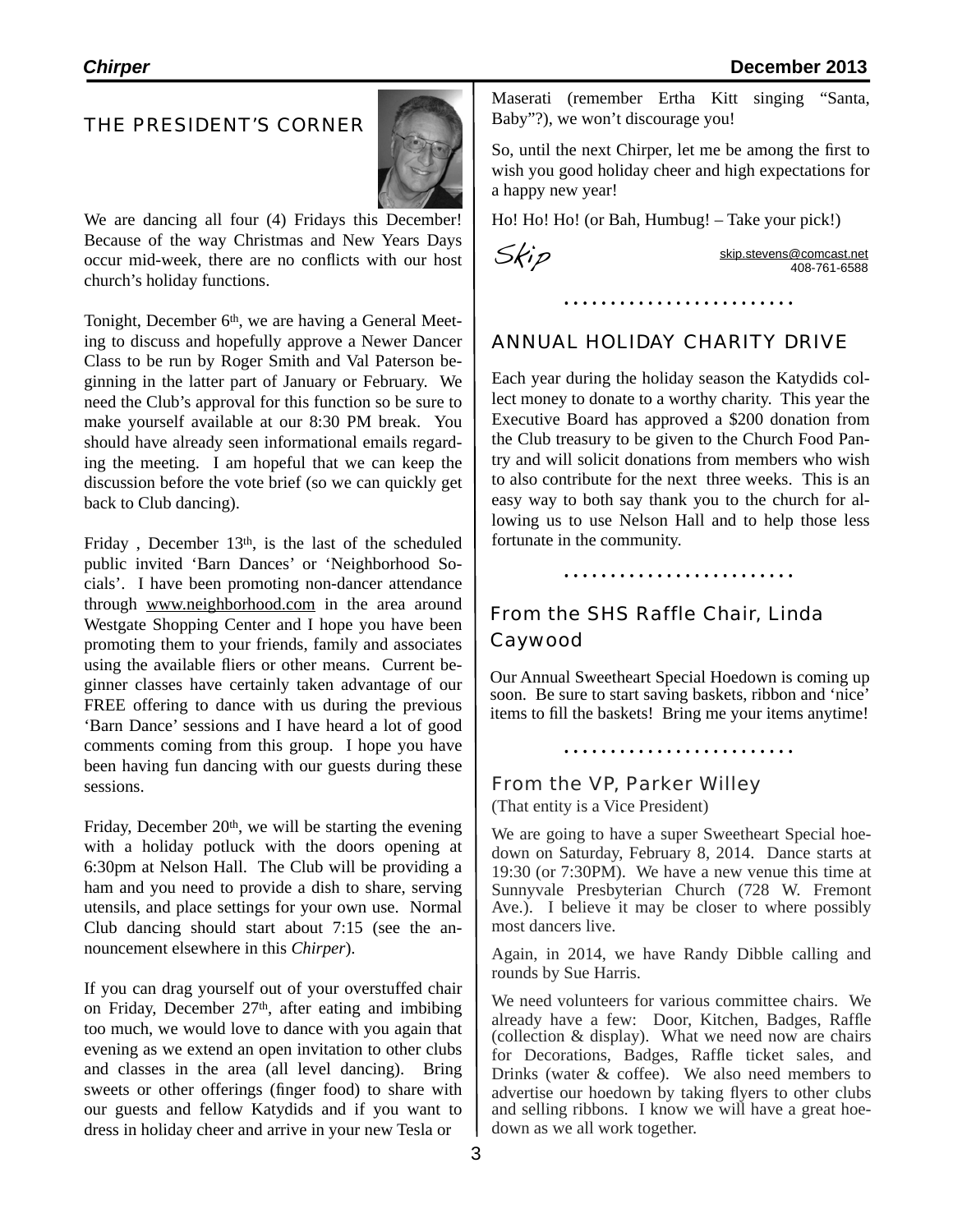#### *Chirper* **December 2013**

#### *Chirper Chatter…*



This month's Lifetime Achievement Award goes to **Sue DeLapp**. The **DeLapp**s have started golfing more frequently, like every Wednesday, the last two years. At Deep Cliff Golf Course (Cupertino) on Nov. 6 at hole #8, **Sue** made a HOLE-IN-ONE using a 7 iron. Even though it is a short hole of 106 yards, it is never an easy task. Congratulations!...

**Barbara Johnson**, a frequent visitor to us, reported that she had a hernia operation on Monday, Nov.18th and was back home on Tuesday looking for her "roller skates". She is doing great but it appears her square dancing will be curtailed until sometime after the first of the year…

**Char Pitts** continues to slowly recover from her fall. She is able to sit-up, stand up, remain vertical longer with each ensuing day. She even hosted our Board Meeting on Friday, Nov. 22nd, a long one, three Board meetings compressed into one…

We are certainly glad to see and have **Skip & Steph Stevens** back with us after almost 3 months of road travel and mind you, without any problems from their van putting in  $16,000 +$  miles...

**Joyce Wies** is back with us. She has been removed from the "Leave Of Absence" status and was seen dancing so her plantar fasciitis is gone. On LOA is **Sue Willey** but she has been seen dancing but cannot endure. Good try, **Sue**…

**Kathy Shaney** recently learned that she has vertigo, losing her balance unexpectedly. She is on medication now and has it under control…

*Morris Hosoda, [moho77@gmail.com](mailto:moho77@gmail.com)*

4

# HAPPY BIRTHDAY ! !

| <b>Tork Clark Dec. 24</b> |  |
|---------------------------|--|
| Ingrid KruleeDec. 28      |  |

NEWER DANCER HOEDOWNS *Be an angel – Support our newest dancers!!*

**– – SEPTEMBER (2013) CLASS LEVEL – –** 

Snow Flake Ball, CPSD **Sat., December 7th** Camden Community Center 3369 Union Ave., San José 7:30 –- 9:45PM Caller: Roger Smith

Hearts & Flowers, CPSD **Sat., Feb. 15th** Camden Community Center 3369 Union Ave., San José 7:30 –- 9:45PM Caller: Lawrence Johnstone

**Castaways Sat., Feb. 22nd** Resurrection Lutheran Church 2495 Cabrillo Ave., Santa Clara Caller: Roger Smith

Spring Fling; Sunnyvale Squares **Sat., March 1st** Sunnyvale Presbyterian Church 728 W. Fremont Ave., Sunnyvale 8:00 – 10:15PM Caller: Rich Reel

#### **From the Kitchen of Pat Angotti - -**

#### ROCKY ROAD CAKE

. . . . . . . . . . . . . . . . . . .

1 pkg chocolate flavor Betty Crocker Cake Mix 1 pkg Betty Crocker Chocolate Fudge Frosting Mix 1/2 . chopped toasted almonds 1 c. miniature marshmallows Bake cake in 13 x 9 x 2 inch pan as directed on package. Cool Prepare frosting mix as directed on package.

Stir in almonds and marshmallows. If it is too stiff to spread, add a few drops of water. Spread on cake.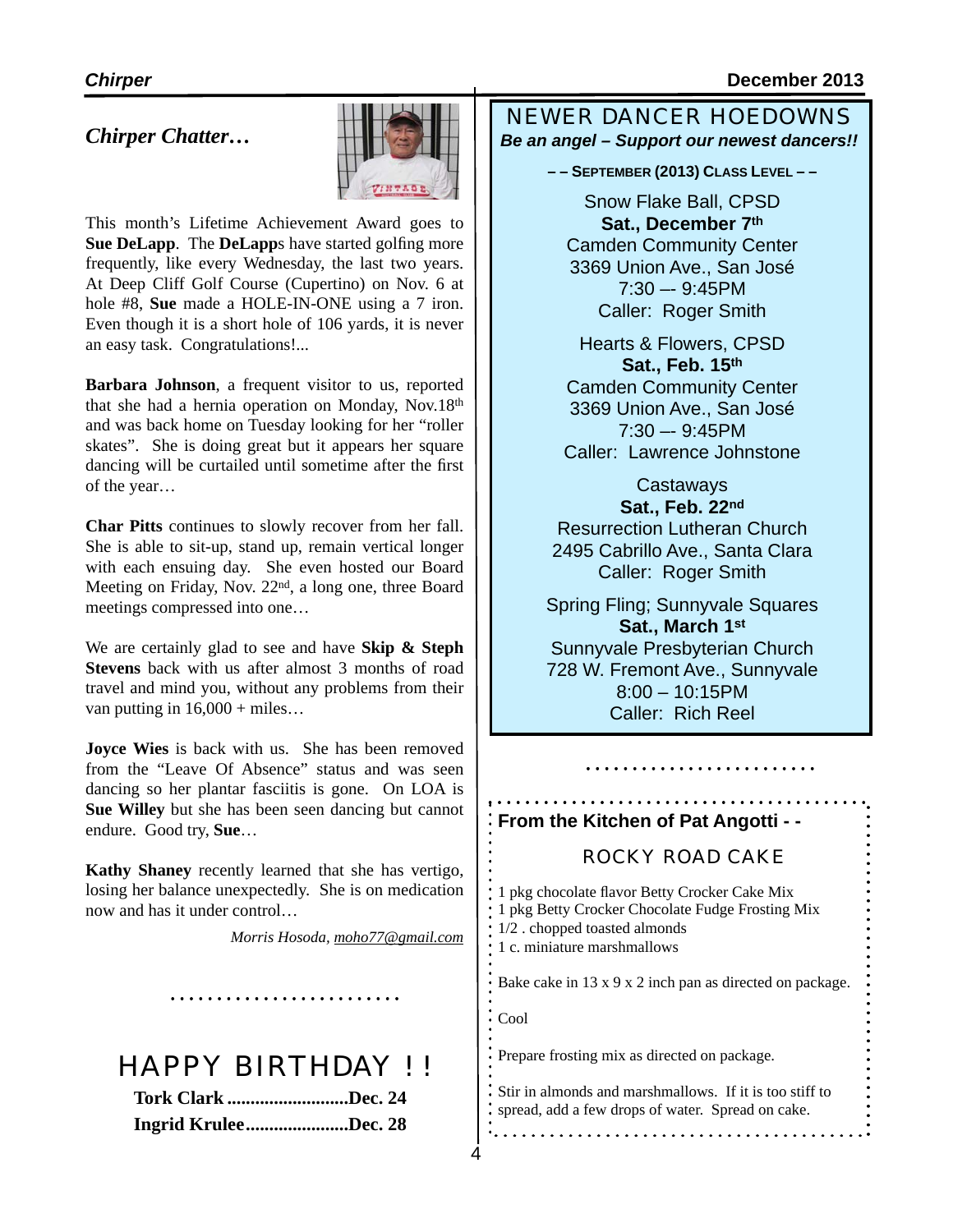#### TRIP REPORT - Part 2

*Morris asked Skip and me to write up a report of our recent cross-country van-camping trip. We sent newsletters of our trip to our family and we will try to condense them a bit for you. So, here goes. But, first, you might want to get a map of the USA out so you can follow our "trail." Note: Part 1 was printed in the November issue of the Chirper.*

#### 27 November 2013

On Thursday, October 3rd, after having entered the USA in Calais, Maine, we decided to head southwest along the coast to see the Acadia National Park . . . not such a great idea. The government shutdown shut us out. Drat! Instead we decided to drive north up to the town of Dover-Foxcroft and as it was getting late in the day, we traveled to the only campground we knew about in the area which was on Sebec Lake. By the time we got there we found the gates closed and it was already dark.. Apparently they had closed for the season. What to do? We meandered back down the road a bit and spotted a boat launch area and thought maybe that would work as a quiet place to sleep for the night. Perhaps not such a great idea as we found out at 3:00 in the morning by a loud rapping on our van door and bright lights shining about. It was the local police checking to make sure we weren't the ones responsible for banging of nearby residents' doors that night. Well, that was the story he gave us anyway. We told him why we were there and he apologized for disturbing us. Not a pleasant experience to be awakened in such a manner that's for sure!!

The fall colors really hit their peak for us as we traveled New Hampshire Rte 2 from Gorham to Lancaster. Even though it was gray and drizzly we could tell that the colors were in all their glory.

The next day we continued driving towards Syracuse, NY.where we needed to be on the 6th for Skip's High School Class of 1960 reunion brunch at a local golf club. We had a nice time with the 20 or so folks who attended and Skip had a good time reminiscing about his very first date with one of the ladies (even if she didn't remember it)! From there we drove up to Camillus, NY to visit with another of Skip's cousins, We had a wonderful evening chatting after a marvelous home-cooked meal that included a FRESHLY baked apple pie. YUM! It was amazing the

stories that the two guys could remember with the help of the other. By themselves they couldn't have recalled half the stuff talked about but together, it was magic!



The next morning we looked at some old photos on my computer and of course, more stories. After a few moments, Patti jumped up and went into a back room and came back with a photograph that had obviously been hanging on the wall. We had just been talking about how in his early years Skip's dad had worked at the Chilled Plow Company and she remembered that her grandfather had worked there as well at about the same time. The photograph she had was of all the workers standing under a sign announcing that for two consecutive years, 1938-1940, there had been no accidents in the workplace Both her grandfather and Skip's dad are in the photograph! How's that for coincidence!

It was a spectacularly beautiful day as we drove across the border into Canada. We spent a couple of days in the Prescott, Ontario area trying to find information on Skip's greatgreat grandparents. We did learn that of their eleven children, there were four unmarried adult girls still living with them when they died in 1901. According to a census they were "mentally impaired" and after their father's death they were sent to the poor house and lived and worked at the "House of Industry" in the town of Athens until they died. Most of their other children either had died, or had returned to New York where their grandfather had lived before moving to Canada. It's a sad story but, as Skip says, they probably would have not lived as long as they did had they not been taken in as a ward of the Province.

As we headed south back towards Syracuse, we stopped in Watertown, NY to do a bit of research at their library which has a nice genealogy section. We spent a couple of hours there before they closed the doors on us. Literally, 5 minutes *after* we should have been out, I noticed a book on the Brown family. I quickly looked inside to check to see if it had Skip's upstate New York Brown's listed . . . YES! We HAVE to come back tomorrow! So, the next morning we headed back to the Watertown Library and I spent 2 hours snapping more than 300 photos of the Brown book I had found . . . it was in two volumes and the person who compiled the information focused on the Brown line including the FEMALES!!! Wow! What a novel idea!! (Tongue firmly planted in cheek!) It was a great find.

The reason for the trip was to scatter Skip's father's ashes on the favorite fishing pond in Upstate NY on October 16th. I would love to say that the 16th dawned bright and sunny but that was not to be. It was overcast and threatening to rain as we drove over to the pond early to get things set up. Skip's three daughter's and my youngest son arrived at the ap-

pointed hour. It was reasonably dry until EX-ACTLY the point at which Skip and one of his daughters got into the inflatable boat to head out to the middle of the pond



*(C*ontinued on pg 6)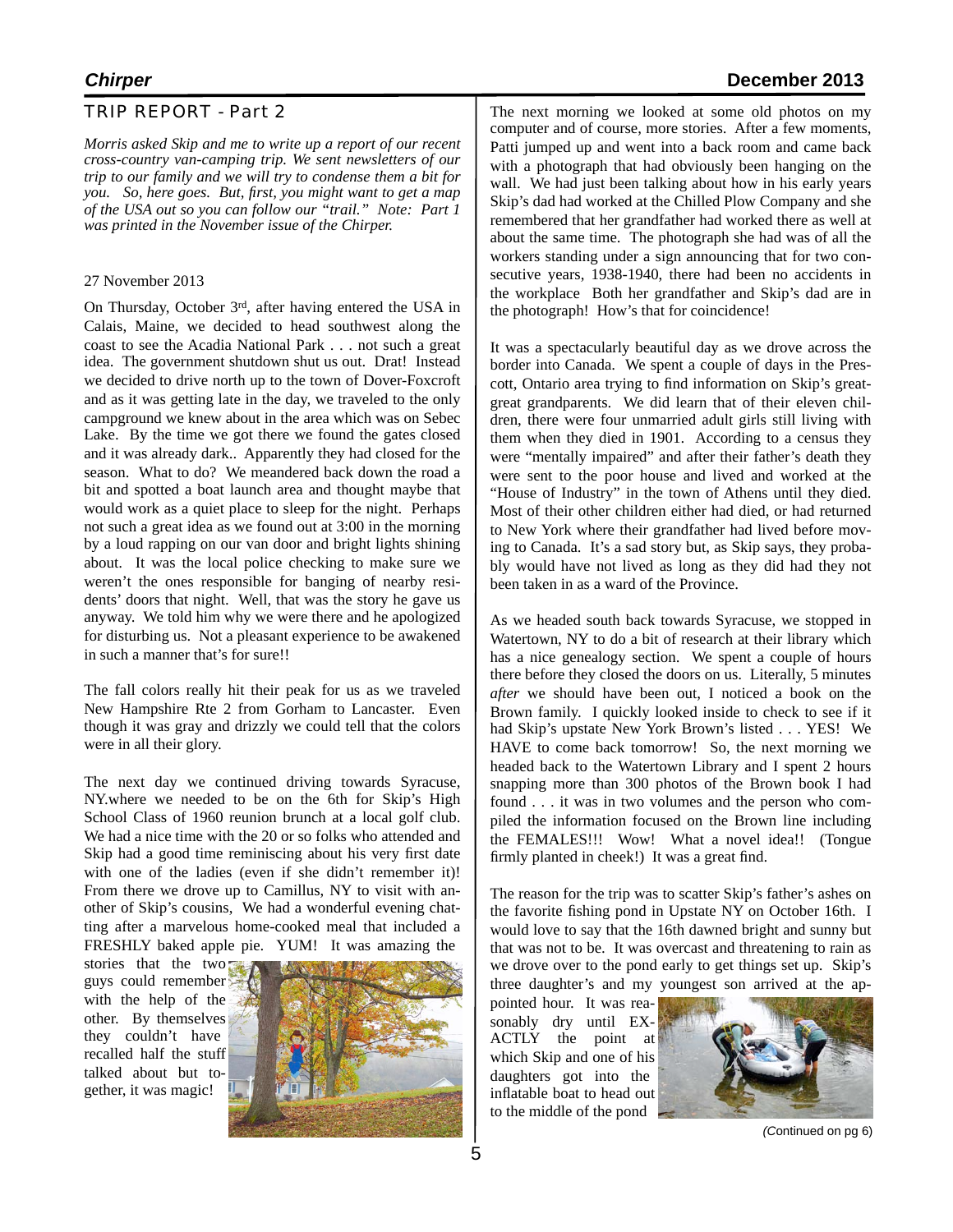#### *(Trip Report continued from pg 5)*

to scatter Skip's mom's & dad's ashes per their wishes. The rest of us huddled under several umbrellas and watched from the shore when it began to rain. It rained for the next hour (of course!). Then the rain let up.

We camped that night at Hamlin Beach State Park (NY) on the southern shore of Lake Ontario, a very pleasant park,

even though it rained most of the night. It was still cloudy as we left in the morning to visit the U.S. side of the Niagara Falls. Beautiful . . . and, not rainy. Just misty from the spray the falls sent up.



We headed across the border and got in to our campground on the north side of Toronto near the city zoo around 8:00 PM. Found a McDonalds across the street and went over to send some messages out. We were to meet Carl for breakfast in the downtown area the next morning. We found a parking lot (garages rarely work with the height of Skip's 7'1" van) and the place we were to meet Carl for breakfast, the Petit Dejunier. We were a bit late because there had been so much construction going on that the GPS had a hard time keeping up with all our detour twists and turns. But, they had wonderful eggs benedict and belgian waffles. YUM!! After breakfast we walked to the Distillery District which is an area that had been just that years ago (before prohibition and then provincial liquor control stores) and has now been turned in to an area with many shops using the old buildings in a new way. Very nice. Especially since one of the places he took us was to SOMA, a chocolate factory. And, of course, they sold chocolates of all kinds, too.



*Myrtle Beach prides themselves on their seafood and find ingenious ways of dealing with their 'big' catch .* . . .

Our next stop was Myrtle Beach, SC, (10/27) to visit Skip's 1st cousin on his mother's side. They had just moved into their newly built home in August and we were simply amazed that everything was in order and nary a box could be found. If that had been us . . . well, we still might not be completely unpacked in 12 months!

Tuesday we started the long trek towards Boca Raton, FL, where Skip's former mother-in-law lives with one of her daughters' family. We found Florida WARM and balmy. We had hoped to also visit with one of Skip's cousins in

Gainesville, FL but, unfortunately, they were under the weather health wise and were unable to see us this trip. We were sorely disappointed. As we headed north in to the panhandle, we stayed the night at a nice little campground at the Suwannee River State Park (FL). We were impressed by the quality of the facilities at the Florida State Parks.

We got onto I-10 and started heading west. We got as far as Lafayette, LA, that night and pulled in to an RV park just before dark. We soon found out that this place was not a good choice . . . lots of mosquitoes. Ugh! Skip was on swat-patrol!! We went to sleep early and when we woke up early the next morning we decided to get out of 'Mosquitoville' and pulled up stakes and were on the road by 6:00 am. – an unheard of early start for us!! Within 5 minutes of driving we figured out why there were so many mosquitoes at our campsite. It was located between the Henderson Swamp (that does tell you something, doesn't it?) and a sedentary river.

We continued heading west on I-10 for awhile and then turned north so we could visit with a cousin I hadn't seen since 1997 who is now living in a lovely home overlooking LBJ Lake in Horseshoe Bay, TX.

Next we had wanted to visit my son's mother-in-law who lives in Los Alamos, NM but the timing did not work out. She was scheduled for surgery the very day we were to be in NM.

On Tuesday, November 5th, we traveled from Lordsburg, NM and headed through the desert to Blythe, CA. There certainly was a lot of sage brush and sand . . . EVERY-WHERE! However, there were also some strikingly beautiful mountain ranges to be seen as well and overall the panoramas were breath-taking. We were grateful that the wind wasn't blowing so strong as to blow the sand around. When we got to Blythe, CA and found nothing listed in the way of campgrounds for another 100+ miles we decided to call it a night a bit earlier than usual. And we were glad we pulled in when we did since it got dark by 4:45 PM. We were able to see the Milky Way that night (no moon) as we went for our short 'nature call' walk. Nice! The next morning, before we left to continue with our travels, we walked around the place a bit and found that the campground was right on a curve in the Colorado River which allowed a couple of nice beach areas on the property.

We went to West Los Angeles to see Skip's daughter and her family. We left after dinner and found a motel a bit further up the road in Woodland Hills for the night. It allowed us a little bit more leisurely start for the drive north on Hwy 101 to see one of Skip's former work colleagues & a fellow square dancer, who is now retired in Grover Beach. We took her to lunch at The Rooster's Creek Tavern just down the road from Grover Beach which had very good food and a very interesting setting. The commercial district adjoins a *(C*ontinued on pg 7)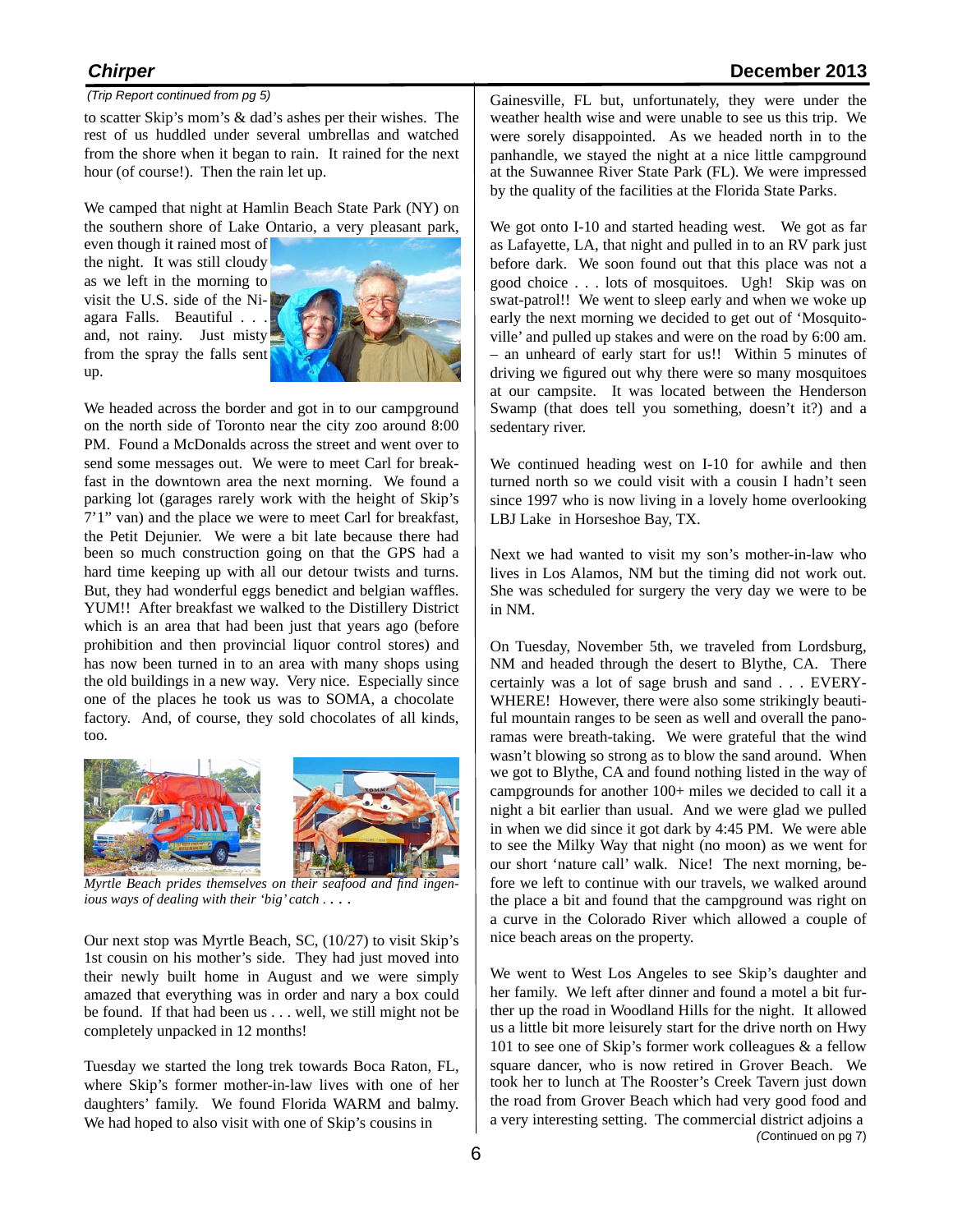*(Trip Report continued from pg 6)*

moderately deep ravine with a creek where there are quite a number of formerly domestic roosters living in the 'wild'. We understand that at one time the city



wanted to get rid of the non-native roosters, but there was such a hue & cry from the local citizens, they decided against the idea. We personally saw and heard about 10 roosters of about three or four different species. I expect there were more hiding in the bushes. We also walked the downtown for a bit and were treated to the Doc Burnstein's Ice Cream Lab where you could concoct your own dessert. A fun shop . . . and, tasty, too! It was fun wandering around the town but, alas, we needed to get on the road towards home.

We finally made it home Thursday night, 11/7, at about 6:30 PM after having been gone for over 11 weeks. Skip had to leave for a meeting at 7:00 PM so he quickly took care of lighting the pilot lights for the furnace and the water heater and turning up the thermostat on the waterbed heater while I unloaded much of the contents of our van onto our living room floor. Then while he was at his meeting, I worked at putting some of the things away.

It's amazing, really; we drove into and through the fall color season in New England, lost the color as we drove south and it was totally green from Georgia through Florida and the southwest. However, guess what? There's color HERE! Our fall color (and, yes, we DO have color . . . just not as long a season) is showing up nicely in the trees here. What a pleasant surprise!

As they say in Hollywood, **Gobble, Gobble, Gobble!!**That's All Folks!!



#### **Some interesting numbers:**

Miles traveled:

| Nights on the road:<br>Average price of gas: | 78<br>\$3.575 |      |                                               |
|----------------------------------------------|---------------|------|-----------------------------------------------|
| Lowest price of gas:                         |               |      | \$2.799 Slidell, LA                           |
| Highest price of gas:                        |               |      | \$4.653, St. John, NB;<br>\$3.689 Batavia, NY |
| Number of visits to Canada: 3                |               |      |                                               |
| First snow seen on what date:                |               | None |                                               |

#### **From the Kitchen of Pat Angotti - -**

#### EGG NOG SPICE BUNDT CAKE

Serves 16

- 1 (18 1/4 oz) box spice cake mix
- 1 (4-serving) box instant vanilla or cheesecake pudding & pie filling mix
- 1 . nonfat vanilla yogurt
- 1/4 c. vegetable oil
- 1 . light eggnog
- 1 egg
- 3 egg whites
- 1 1/8 c. pecans, chopped & toasted
- powdered sugar
- Preheat oven to 350ºF. coast a nonstick Bundt pan with cooking spray
- Combine cake mix, pudding mix, yogurt, oil, eggnog, egg and egg whites in a large bowl. Mix until creamy.
- Stir in pecans. Pour into prepared pan.
- Bake 40 to 45 minutes. Cool on a wire rack.
- When cool dust with powdered sugar.

#### **From the Kitchen of Pat Angotti - -**

#### CHOCOLATE MYSTERY CAKE

Serves 16 Preheat oven to 350ºF

Grease 9 x 13" pan

1 pkg (about 18 oz) German chocolate cake mix

- 1 1/2 c. root beer (not diet soda)
- 1/4 . vegetable oil
- 2 eggs
- 1 container vanilla frosting
- 1 1/2 T. root beer (not died soda)
- Combine cake mix, 1 1/2 c. root beer, oil and eggs in large bowl. Beat with electric mixer at low speed 30 seconds. Beat at medium speed 2 minutes or until well blended. Pour into prepared pan.
- Bake 30 minutes or until toothpick comes out clean. cool completely in pan on wire rack.
- Beat frosting and 1 1/2 T. root beer in medium bowl with electric mixer at medium speed 2 minutes or until fluffy. Frost top of cake and cut into squares.

. . . . . . . . . . . . . . . . .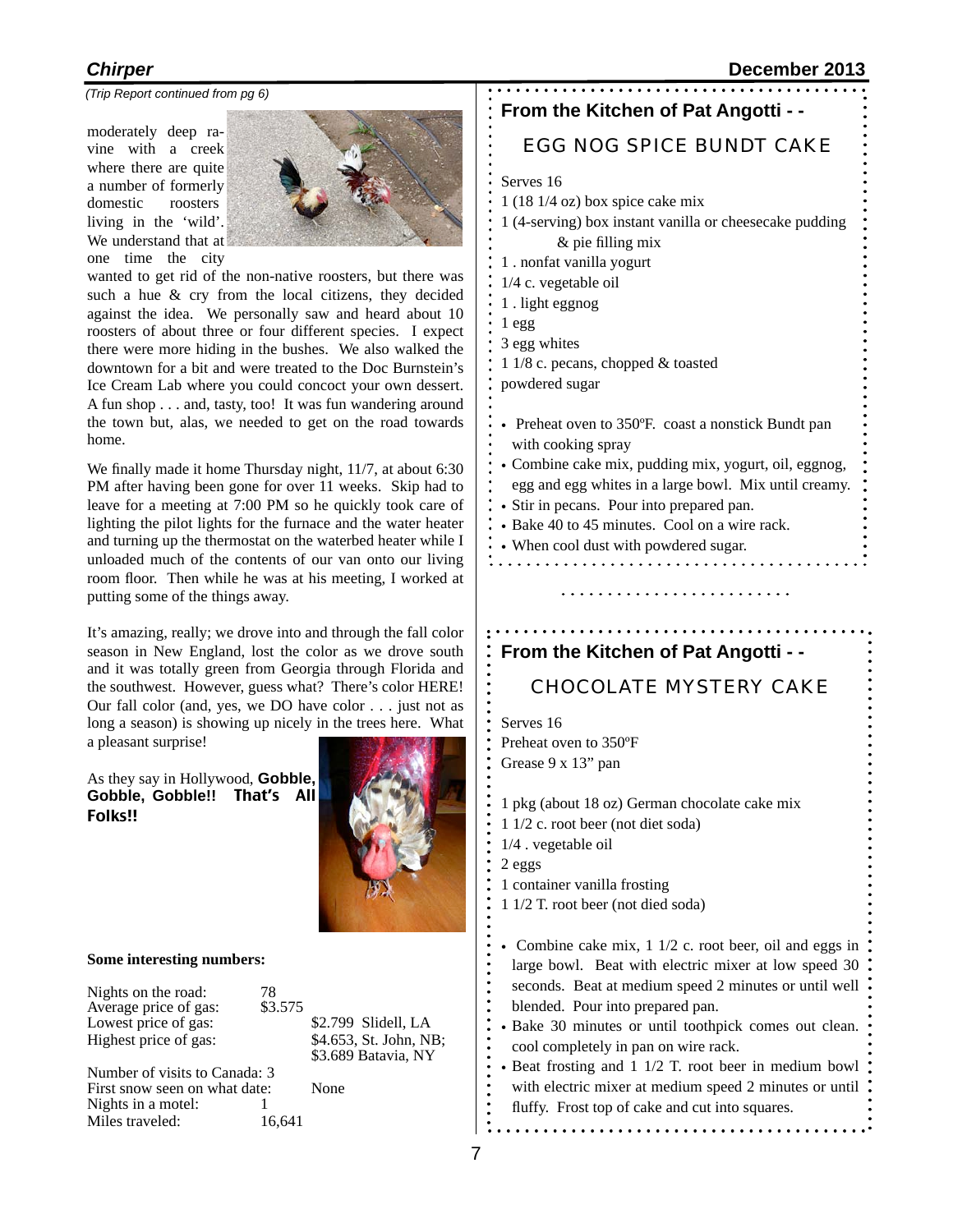From: Arlene Scallon & Jim Gray **Sent:** Sunday, November 03, 2013 **Subject:** from Argentina

BOOM boom boom, BOOM boom boom - so went the drums and the great, catchy chanting all night at the El Monumental Soccer Stadium (holds 65,000). It was a happy, exciting event. Weather was perfect. Seats were perfect (played it safe and bought through a couple of guys who drove and sat with us and a dozen of our new friends.) Fans were clean, calm, well dressed in soccer-casual, but the riot police paraded around just in case. LED ads flashed around the field, but the scoreboard was basic with no instant replay, gimmicks, or cheerleaders. Behind the bright, beautiful lights, fyi the ladies' bathroom had no latch on the door, no tp, no t seat, but it was clean! It was a fun night.…

*River Plate vs Estudientas El Monumental Stadium Buenos Aires*



*Rigoletto Restaurant in Ricolelo Buenos Aires, Argentina*

#### WINTER BEGINNER CLASSES

#### **MONDAYS**

Bows & Beaus Instructor: Keith Ferguson Loyola Elementary School, Los Altos  $7:30 - 9:30$  PM Starts: Jan. 20th; 1st two nights FREE; \$5/person/class thereaf- ter Contact: Nanci 650-390-9261

#### **WEDNESDAYS:**

Farmers & Farmerettes Instructor: Mike Wright Newark Pavilion  $7:00 - 8:00$  PM Starts: Jan. 15th; 1st three nights FREE Contact: Paul or Lynne 510-79603607

# HAPPY ANNIVERSARY !

**Parker & Sue Willey ..............Dec. 10** 

# Have you looked at our website recently?

#### [www.katydids.info](http://www.katydids.info)

Lloyd has started digitizing our old *Chirpers* and is putting them up on our website for all to enjoy. Look at them for a great trip down memory lane! Thanks, Lloyd, for taking on this huge task for the Club!

# Visit Bethlehem

A great way to get in the "Christmas Spirit" is to visit the town of Bethlehem where Jesus was born. Since the actual Bethlehem is very, very far away, the First Baptist Church of Santa Clara (3111 Benton Street, between Lawrence Exp. and San Tomas Exp.) has done their best to recreate the town and the story of Christ's birth. You will find about 100 people in costume in and around our city; see Mary & Joseph enter the town looking for an inn, see the Wisemen at their camp prior to following the star into Bethlehem (one even rides a camel), and a shepherds field where the angel appears to announce the birth of Christ. Watch out for the big Roman Guards who think you have come to visit the town market place or pay your taxes.

This is our 16<sup>th</sup> year and it started on Thursday, Dec. 5th and ends on Monday, Dec. 9th (five nights) and is **free**. There are five performances a night, starting at 6:30 p.m. and ending at 9:00 p.m. (every half hour). I suggest you try to come on Thursday or Friday because each night gets more crowded.

Club Member, **Maxine Darknell**, is one of the costumed players and she and **Lloyd** will be there each night.)

Flyers are available on our information table in the back of the hall.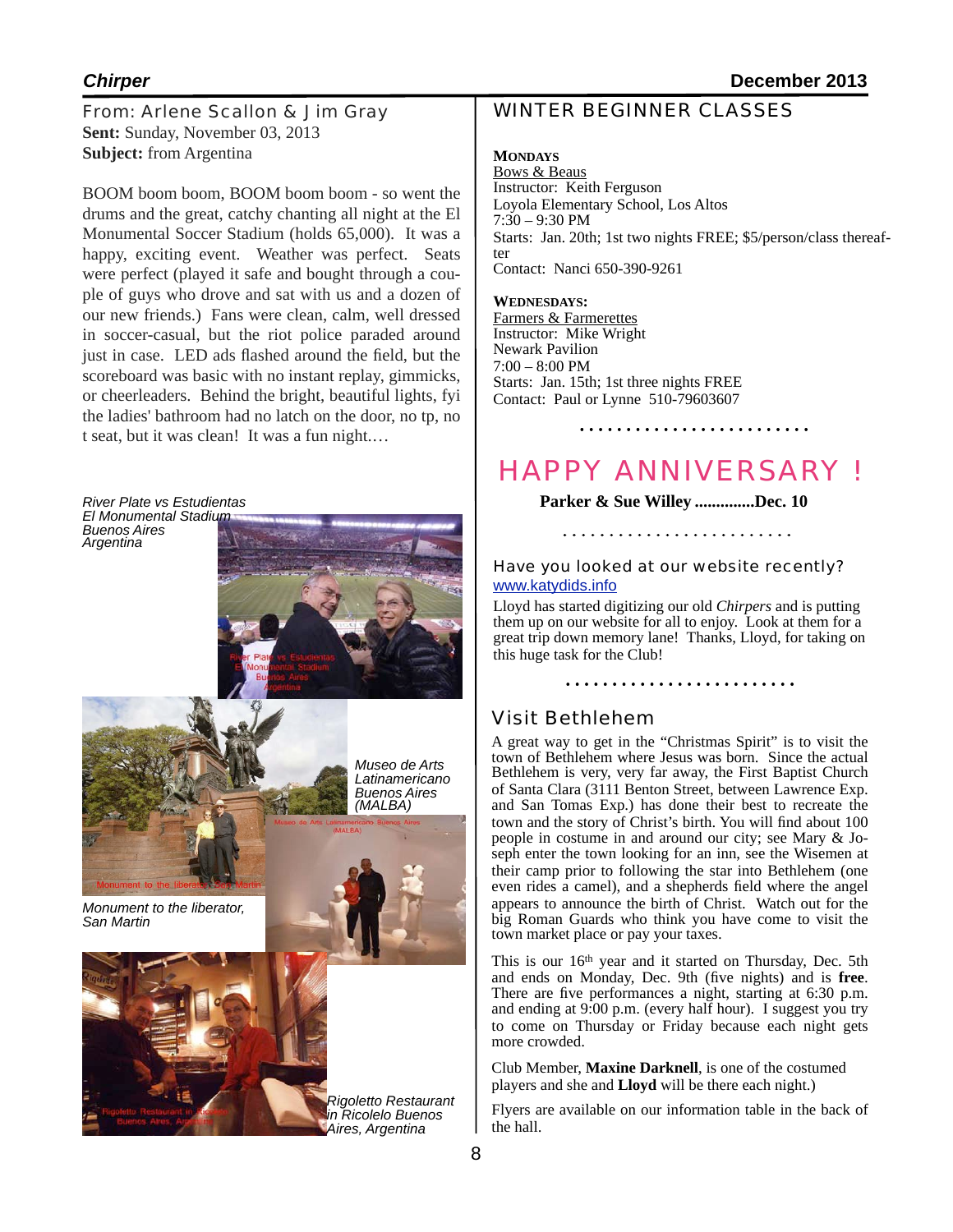Do We Get Letters! … (email, too)

#### **From Bob & Annie Bennett:**

Katydids, 10-18-13

We have not been anywhere since I went to bowling camp in Las Vegas in August. Bob went with me but he wasn't able to bowl (see the picture). He went hiking in the Tetons in early August and tore his Achilles tendon. He wore the boot for 11 weeks on the theory that the Achilles tendon would heal itself, but it wasn't healing. So he had surgery Oct. 7 and had to use a walker until this Wednesday. Now he is back in the boot to the extent that pain will allow. He is holding up well but, needless to say, he won't be hiking anytime soon.

I bowl four or so times a week and go to oil painting class and that's about it. I am in two bowling leagues and I entered the Huntsman senior games bowling competition. I made it through the qualifying round this past Monday and into the finals along with 7 others in my age category -- I'm 75 in the 75-79 age category along with 36 other oldies. I bowled in the finals Thursday but the winners have not been announced yet. The top 3 in each age category get a gold, silver, or bronze medal.

We're going to Palm Springs Thanksgiving week. It's getting colder here and we're hoping for warm weather so Bob can lie by the pool.

From the C*hirper*, it seems that square dancing in Silicon Valley is alive and thriving and that Katydids have a lot of activities. Makes me homesick.

Miss you all.

*Annie and Bob Bennett*

#### **Campbell United Church of Christ**

#### Dear Katydids, 11-12-2013

You are invited to a Food Pantry open house on Sunday, Nov. 17, at 11:30 AM at the Campbell United Church of Christ. We are expanding from a cramped room to part of one of our Church School classrooms. This will allow us to serve more than one client at a time and facilitate the display of our available items.

Your presence would make this celebration all the more memorable. I have included the most recent "wish list" for pantry items in case you care to contribute, but please come!

A light snack will be served.

God Bless you,

/s/ *Faith King*



*They even have clothes recycle racks.*

*(While the Open House was several weeks ago, we wanted to share this note with you. Morris Hosoda attended this Open House representing Katydids to learn more about this in preparing for our Annual Food Pantry Drive in December.)*

#### **From Elsie Ignacio - -**

#### 11/30/13

I received a phone call from **June McCabe** telling me that **Glen** died at 1:30 a.m. today - Saturday. Evidently, he was on his way home after joining family for a get together/dinner on Thanksgiving evening. On his way home he was involved in a single car accident. He was found on Friday morning and taken to the hospital. He died this morning (Saturday). Funeral/Memorial services have not been scheduled as yet. I am awaiting further information from June.

Please pass the information on to members of Katy-Dids Club as I'm sure older members will remember Glen.

Thank you.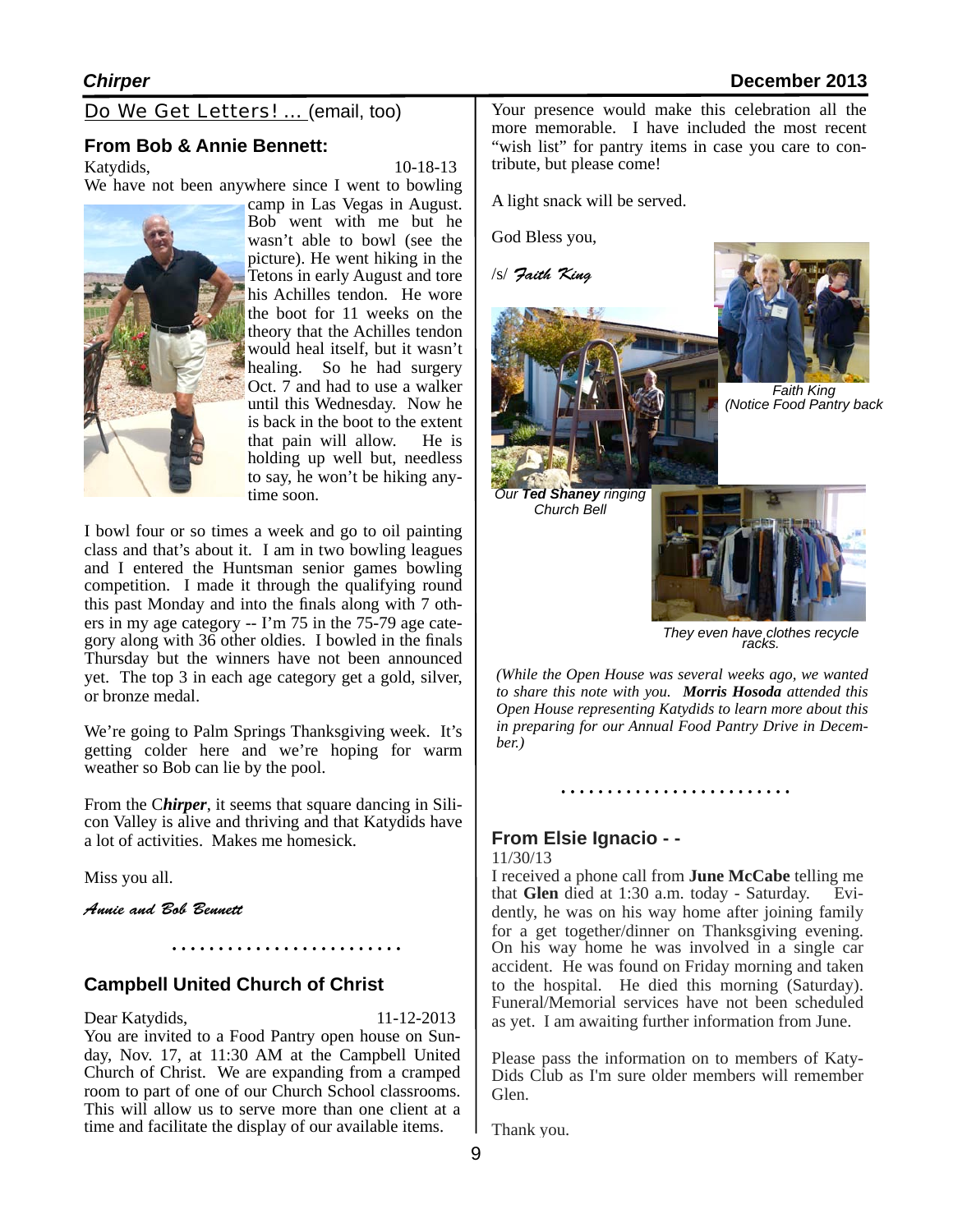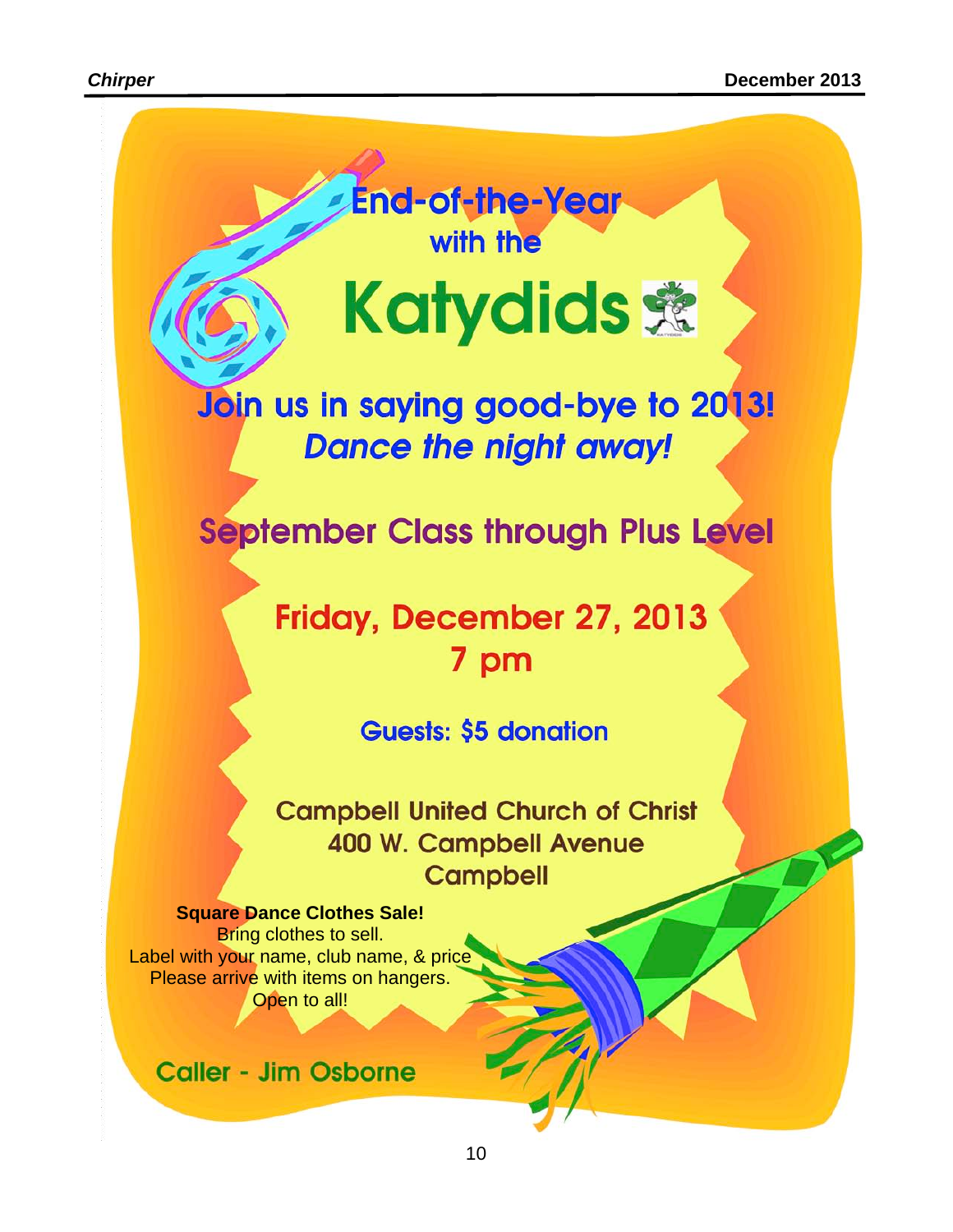